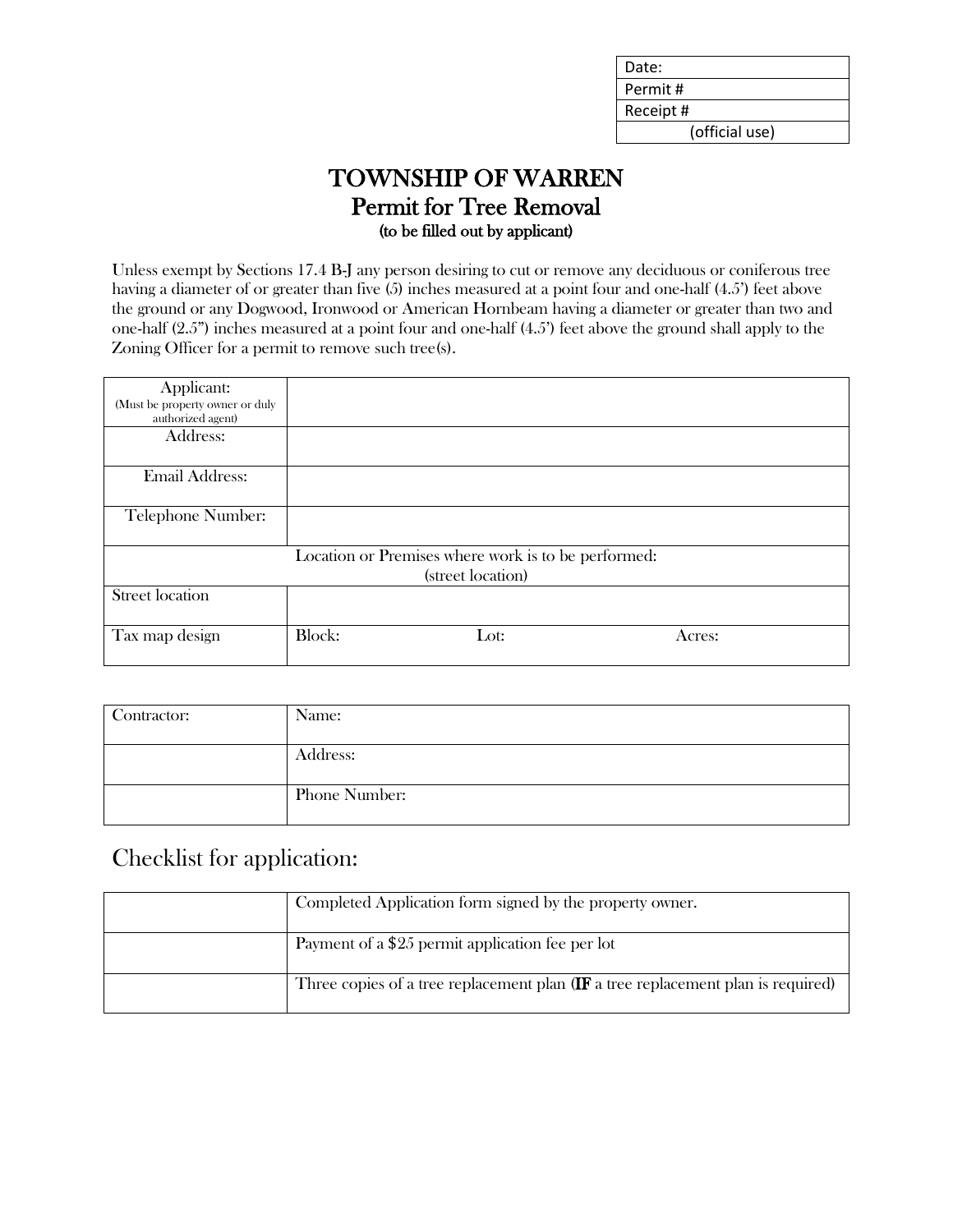| Date:          |  |
|----------------|--|
| Permit#        |  |
| Receipt #      |  |
| (official use) |  |

# TOWNSHIP OF WARREN Permit for Tree Removal

### Identify the number of trees to be removed \_\_\_\_\_\_\_\_\_\_\_\_\_\_\_\_\_\_\_\_\_\_\_\_\_\_\_\_\_\_

Identify the species, size (in width at four feet high from the ground), and quantity to be removed.

| <b>Species</b> | <b>Size</b> | Quantity | <b>Reason for Removal</b> |
|----------------|-------------|----------|---------------------------|
|                |             |          |                           |
|                |             |          |                           |
|                |             |          |                           |
|                |             |          |                           |

Mark the trees on the site with plastic tape or ribbon.

Indicate on a survey or on a sketch of property where the trees to be removed are located.

Upon review of this application, the Zoning Official may require a tree replacement plan for the property. If required then put all trees to be removed on the plan and the type and number of trees to be planted must be labeled on two copies of the property survey.

I hereby certify that all information submitted on this application and the accompanying plans is true to the best of my knowledge.

\_\_\_\_\_\_\_\_\_\_\_\_\_\_\_\_\_\_\_\_\_\_\_\_\_\_\_\_\_\_\_\_\_\_\_\_\_\_\_\_\_ \_\_\_\_\_\_\_\_\_\_\_\_\_\_\_\_\_

\_\_\_\_\_\_\_\_\_\_\_\_\_\_\_\_\_\_\_\_\_\_\_\_\_\_\_\_\_\_\_\_\_\_\_\_\_\_\_\_\_ \_\_\_\_\_\_\_\_\_\_\_\_\_\_\_\_\_

(Applicant's Signature) Date

(Property Owner's Signature Date

PERMIT APPROVAL: (This Permit shall remain valid for one (1) year.

**Zoning Official Date** 

\_\_\_\_\_\_\_\_\_\_\_\_\_\_\_\_\_\_\_\_\_\_\_\_\_\_\_\_\_\_\_\_\_\_\_\_\_\_\_\_\_ \_\_\_\_\_\_\_\_\_\_\_\_\_\_\_\_\_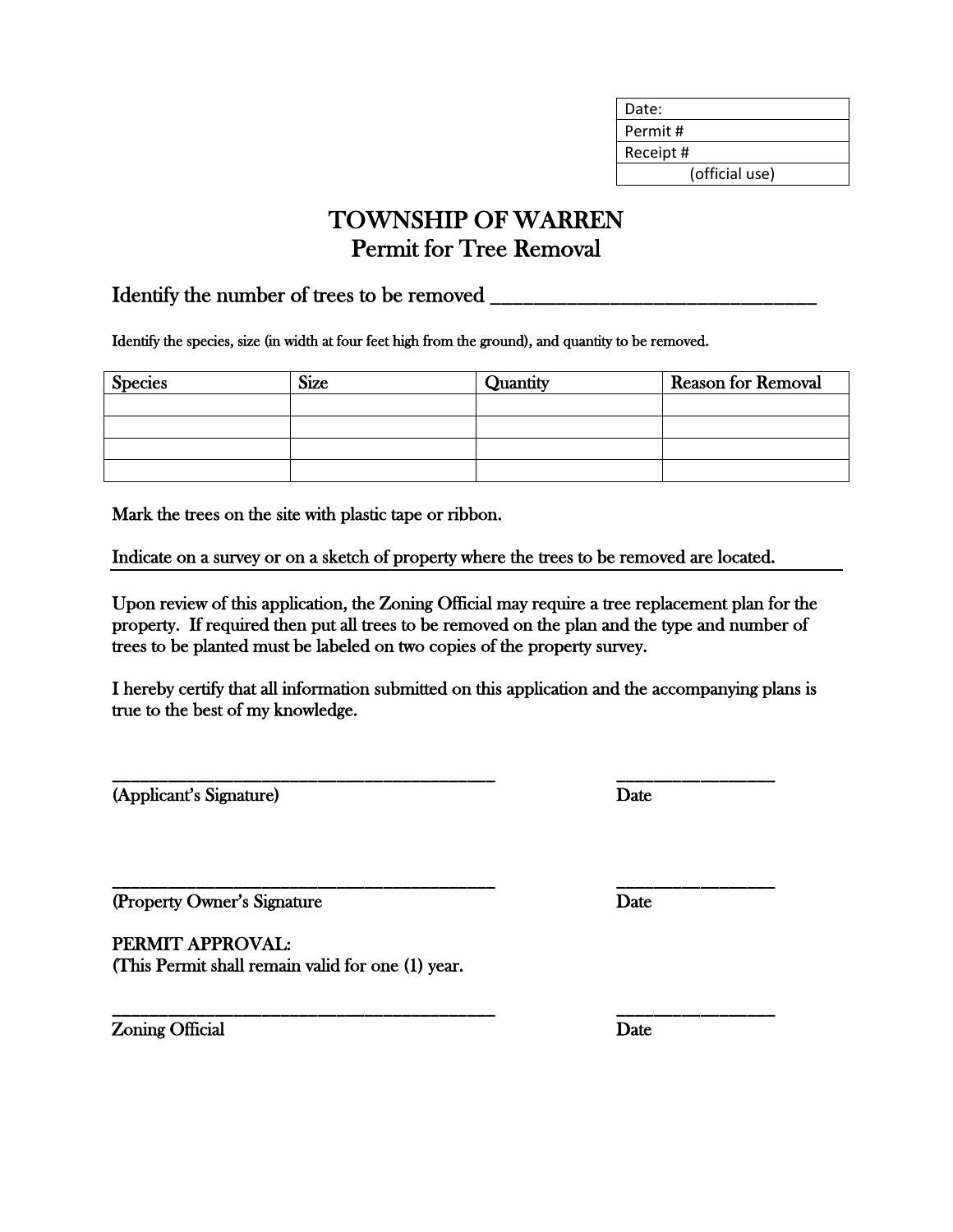| Date:          |
|----------------|
| Permit#        |
| Receipt#       |
| (official use) |

# TOWNSHIP OF WARREN Permit for Tree Removal

## Violations and Penalties:

Any person violating any provision of the Tree Ordinance shall be subject to a fine not exceeding twelve hundred fifty dollars (\$1,250.00) or imprisonment for not more than 90 days or both. Each day of the offense may be considered a separate offense.

## Tree Removal/Replacement Plan Checklist

Every plan submitted for approval shall be drawn in accordance with Chapter XV, Subsection 15-7.2X, excepting paragraph 15.7.2X (3) and except for plans submitted in conjunction with major subdivision and/or site plan application (the Planning Board and Board of Adjustment shall govern those submissions), shall show the following information at a minimum.

- a. Survey of property showing existing structures, drives, lot and block designation, north arrow, street address, area of tract.
- b. Location of trees to be removed.
- c. Location and species of replacement trees, if applicable.
- d. Provide the name, address and telephone number of the applicant who shall be the owner or duly authorized agent of the owner, when applicable.
- e. Provide the name, address and telephone number of the contractor that will perform the work.
- f. Any tree destroyed or removed in violation of the approved plan shall be replaced with a tree of at least two and one-half (2.5") inches in diameter measured from the point four and one-half (4.5') feet above the ground.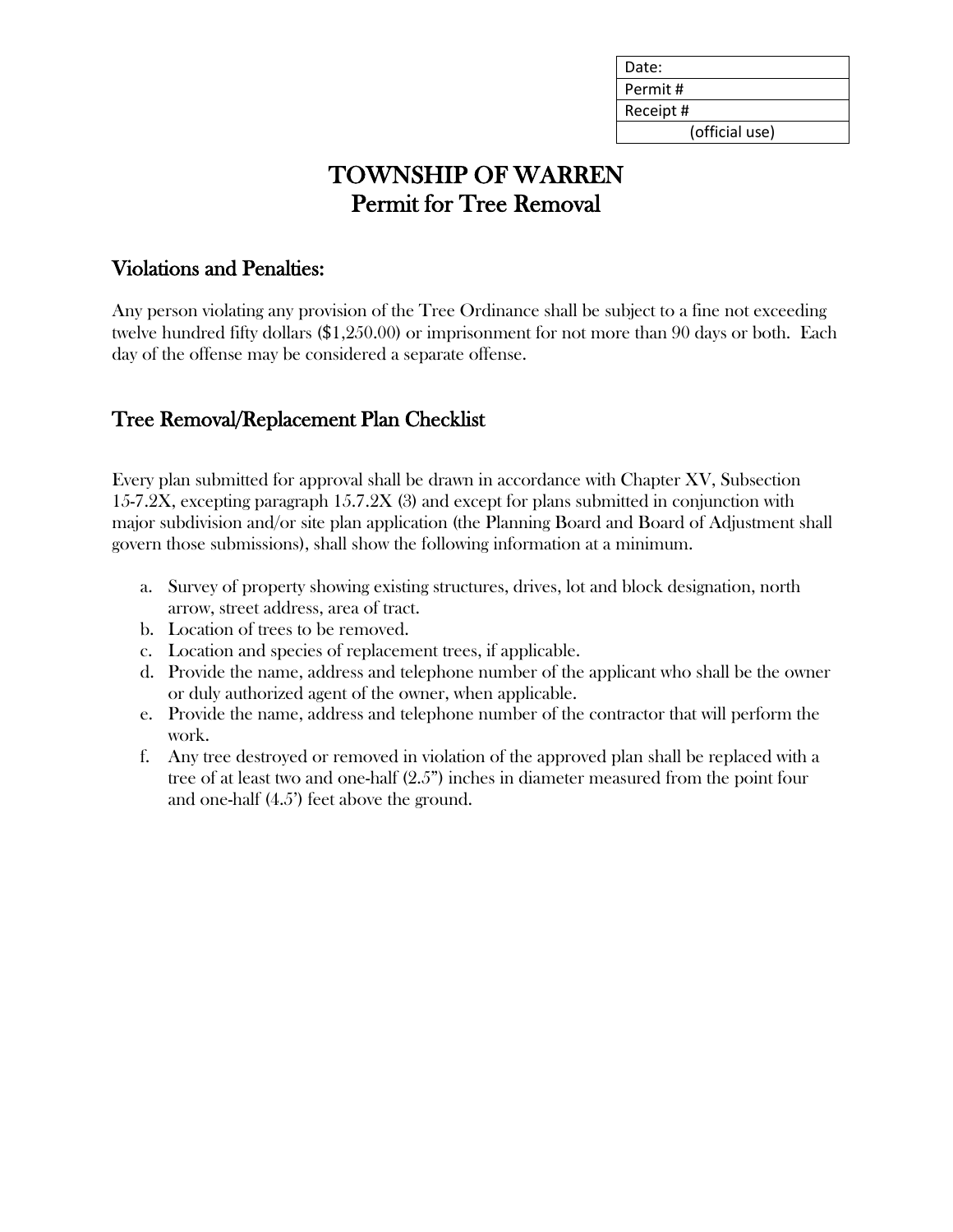## TOWNSHIP OF WARREN

#### POLICY STATEMENT REGARDING TREE REMOVAL AND REPLACEMENT

 Although the Tree Removal/Replacement Ordinance of the Township of Warren does not specifically include standards regulating the manner in which trees are removed by a property owner within the Township, any property owner undertaking to remove and/or replace trees on his or her property shall:

- 1. Remove and/or replace such trees in a safe and proper manner which will have the least detrimental impact to the property.
- 2. Remove and/or replace such trees in a manner that will have the least impact on all neighboring public and private properties.
- 3. Take all necessary precautions to ensure the safety and welfare of the person(s) removing and/or replacing the trees.
- 4. Take all necessary precautions to safeguard the welfare, property and possessions of all neighboring public and private property owners.
- 5. If necessary, consult with a tree removal professional.

 REMEMBER, YOU MAY BE RESPONSIBLE FOR ANY INJURIES AND/OR DAMAGES CAUSED BY TREE REMOVAL AND/OR REPLACEMENT ON YOUR PROPERTY IF SUCH TREE REMOVAL AND/OR REPLACEMENT IS PREFORMED IN AN UNSAFE MANNER.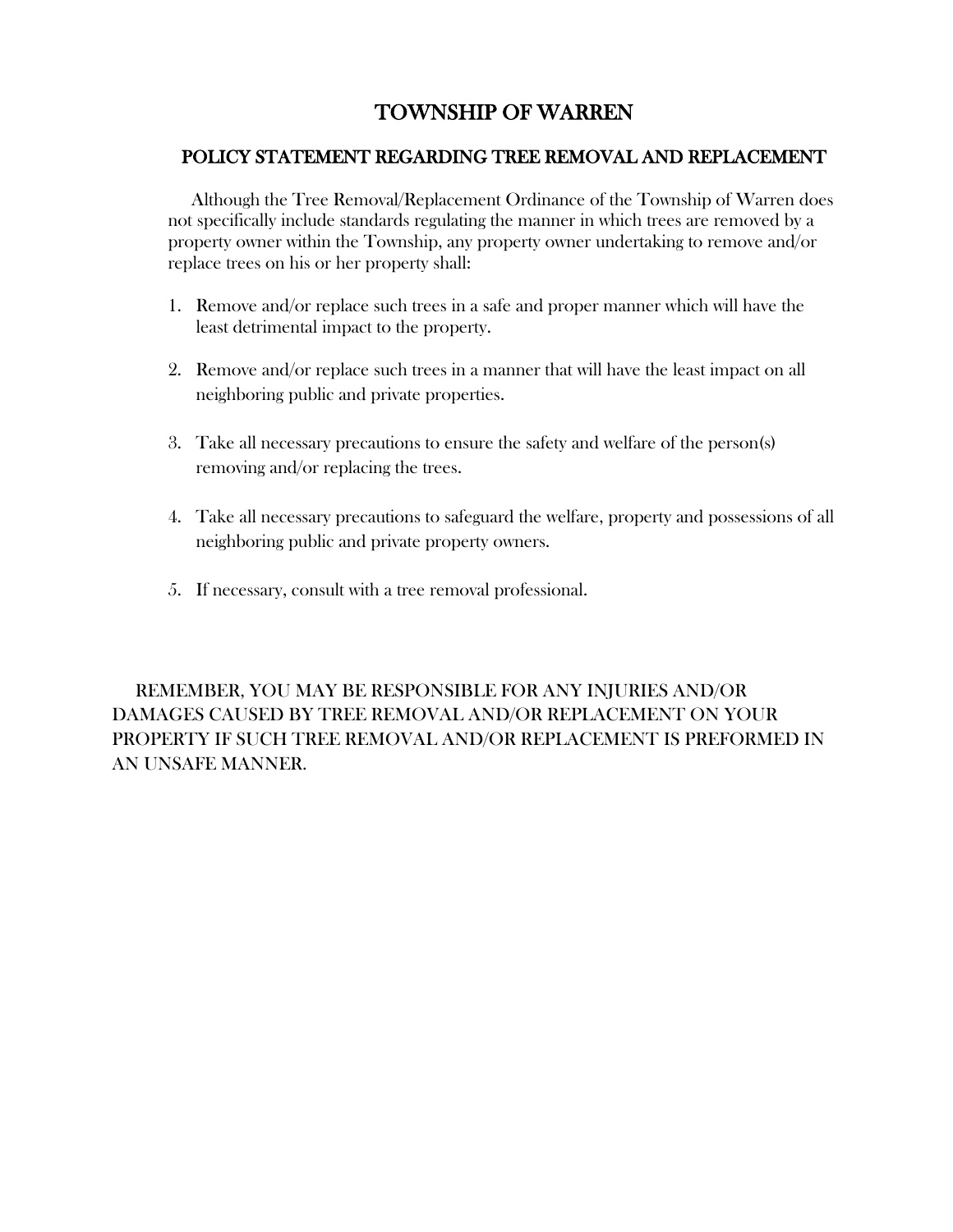# Warren Township

# Environmental Commission



# Deer Resistant Plant Materials

The Commission has compiled information from several sources and the attached list is an attempt to provide suggestions for landscape plantings that MAY be unattractive to deer in the local area.

 As a general rule all young deciduous trees are liable to suffer damage, but fortunately they can and should be caged until they grow to a respectable size.

 Evergreens, other shrubs and ground covers are listed with the comment that there is NO guarantee that any particular plant will be successful in your location. Results and experience vary with climate, availability of other browsing materials and siting. This can mean simply planting resistant varieties surrounding a desirable specimen, planting in elevated beds, or just being lucky. Other unknown and unpredictable factors have an influence for success or failure.

Deer netting or fencing and repellents such as Irish Spring soap, spraying with egg yolks in water, chemical sprays etc. have had uncertain and mixed results. Sprays require repeated applications.

The Commission specifically identifies arbor vitae and yews as being very vulnerable and therefore are never to be recommended.

Here is a list of Native Plants relatively unpalatable to white-tailed deer that would be good to use as many of the species below instead of planting non-native ornamental plants —

The following are a few deer resistant trees:

#### **Trees, Shrubs, and Vines**

| Acer rubrium            | red maple             |
|-------------------------|-----------------------|
| Amelanchier species     | serviceberry          |
| Amorpha Fruticosa       | false indigo          |
| Asclepias species       | milkweeds             |
| Betaula species         | birches               |
| Dirca palustris         | leatherwood           |
| Juglans nigra           | black walnut          |
| Lindera benzoin         | spicebush             |
| Liquidambar styraciflua | sweet gum             |
| Lonicera sempervirens   | coral honeysuckle     |
| Magnolia virginiana     | northern bayberry     |
| Platanus occidentalis   | American sycamore     |
| Prunus serotina         | black cherry          |
| Saliz nigra             | black willow          |
| Sassafras albidum       | sassafras             |
| Paper Birch             | <b>American Holly</b> |